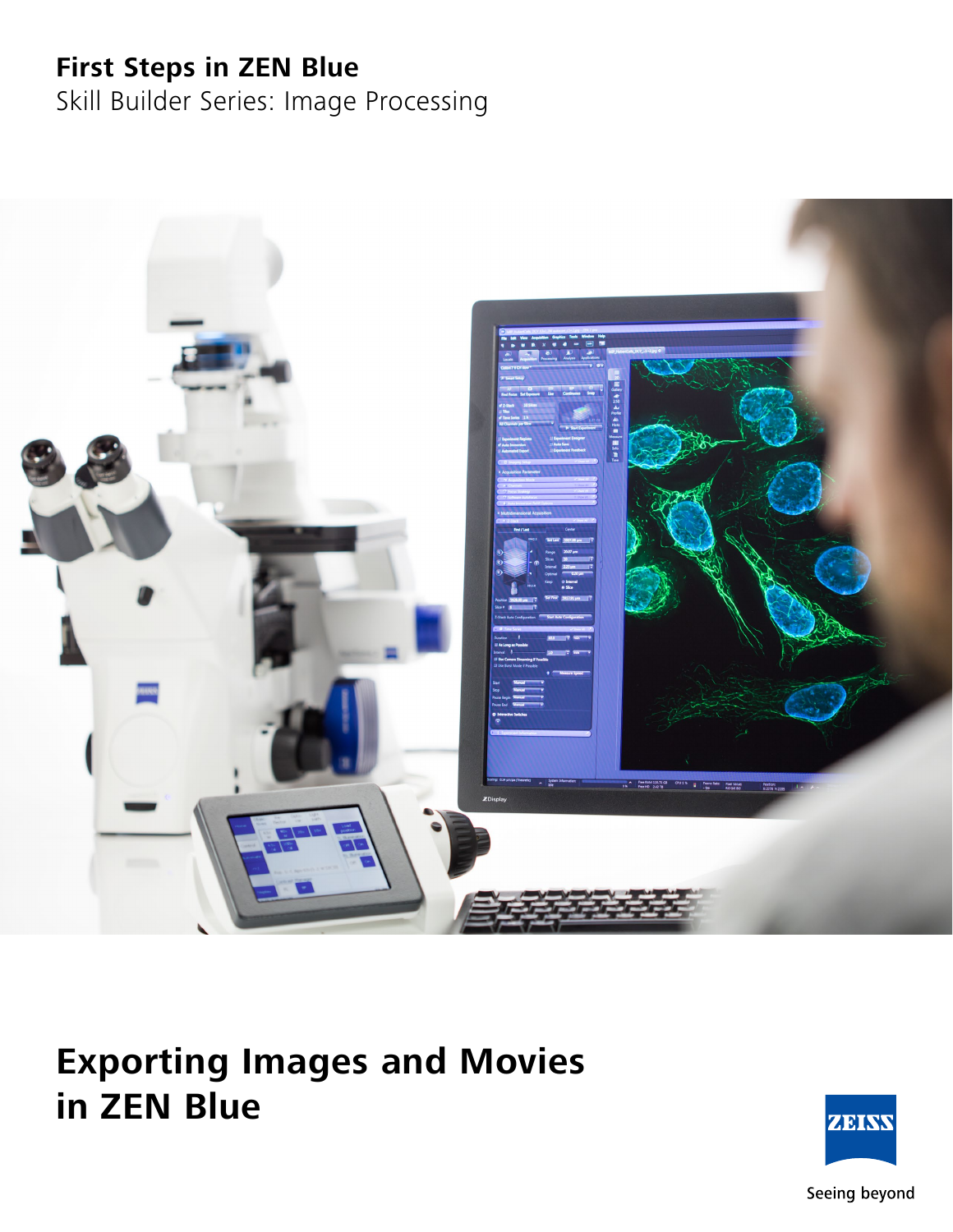The ZEISS ZEN Blue software has an expanded set of tools for adjusting, annotating, and performing measurements on images – but how can these tweaks be finalized into formats ready for collaborative use? The following guide details the steps required for exporting image sets and standalone movies, all while providing starting point recommendations for the parameters of each.

## **Single Image Export**

Exporting an image or images from a single .CZI file input is possible regardless of the dimensions involved (e.g. – multichannel, Z-stack, time series, multiple positions). However, all of these options first require that the image file is first open within ZEN. Once the image is active, the Image Export tool can be easily accessed via the menu item File  $\rightarrow$  Export/Import  $\rightarrow$  Export, or via the CTRL+6 keyboard shortcut. Both options will take the user to the Processing tab automatically.



| <b>File</b>                                                                                                                                                                                                                          | Edit                                        | <b>View</b> | Acquisition                | Graphics           | Macro |                        | Tools Window             | Help            |
|--------------------------------------------------------------------------------------------------------------------------------------------------------------------------------------------------------------------------------------|---------------------------------------------|-------------|----------------------------|--------------------|-------|------------------------|--------------------------|-----------------|
|                                                                                                                                                                                                                                      | <b>New Document</b>                         |             |                            | $Ctrl + Shift + N$ |       |                        |                          |                 |
|                                                                                                                                                                                                                                      | New Image                                   |             |                            | $Ctrl + N$         |       |                        |                          |                 |
|                                                                                                                                                                                                                                      | C Open                                      |             |                            | $Ctrl + O$         |       |                        |                          | 63x Oil Fluocel |
|                                                                                                                                                                                                                                      | <b>El</b> Save                              |             |                            | $Ctrl + S$         |       |                        |                          |                 |
|                                                                                                                                                                                                                                      | <b>HI</b> Save As CZI                       |             |                            | $Ctrl + Shift + S$ |       |                        |                          |                 |
|                                                                                                                                                                                                                                      | Save As with Options                        |             |                            |                    |       |                        |                          | $\Delta$        |
|                                                                                                                                                                                                                                      | Rename                                      |             |                            |                    |       |                        |                          | <b>COL</b>      |
|                                                                                                                                                                                                                                      | Delete                                      |             |                            |                    |       |                        |                          | 2D              |
|                                                                                                                                                                                                                                      | Export/Import                               |             |                            |                    | ٠     | <b>Quick Export</b>    |                          |                 |
|                                                                                                                                                                                                                                      | Send to arivis Vision4D                     |             |                            |                    |       | Export                 |                          | $Ctrl + 6$      |
| $\Leftrightarrow$                                                                                                                                                                                                                    | Send to ZEN black                           |             |                            |                    |       | Movie Export           |                          |                 |
|                                                                                                                                                                                                                                      |                                             |             | Add to ZEN Connect Project |                    |       | <b>OME TIFF Export</b> |                          |                 |
| $\mathbf x$                                                                                                                                                                                                                          | Close                                       |             |                            | $Ctrl + F4$        |       | <b>ZVI Export</b>      |                          |                 |
|                                                                                                                                                                                                                                      | Save All                                    |             |                            |                    |       | <b>MRC</b> Export      |                          |                 |
|                                                                                                                                                                                                                                      | Open File Browser<br>Open Containing Folder |             |                            | $Ctrl + F$         |       | Import                 |                          |                 |
|                                                                                                                                                                                                                                      |                                             |             |                            |                    |       |                        | <b>BioFormats Import</b> |                 |
| <b>The Country of the Country of the Country of the Country of the Country of the Country of the Country of the Country of the Country of the Country of the Country of the Country of the Country of the Country of the Country</b> |                                             |             |                            |                    |       | <b>Import TXM</b>      |                          | Dimanais        |

Once there, expand the Input window at the bottom. This controls which image in the workspace will be used for exporting. If the Set Input Automatically checkbox is ticked, the currently-displayed image will be used.

Above the Input window is the main Parameters window. This window contains all options for controlling the output of the image export process. Make sure the Show All toggle in the upper right is active to reveal expanded details, if needed. These full options include:

- 1. File type determines the output format; options include JPEG, TIFF, BigTiff, PNG, and more
- 2. Quality/Compression permits reduction of the exported file size; options visible will differ depending on file type
- 3. Resize changes the final image dimensions (pixel count) by the given percentage value



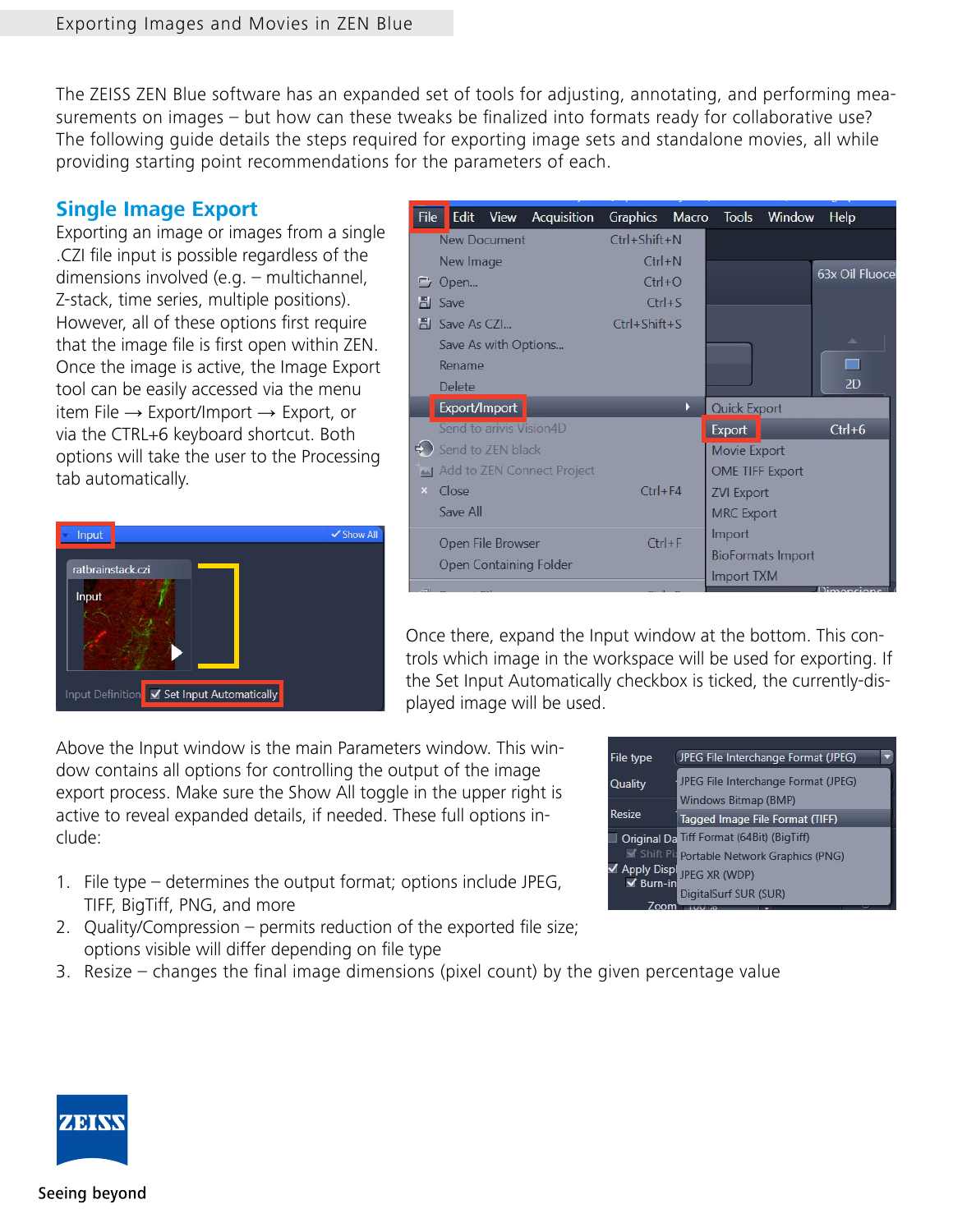#### Exporting Images and Movies in ZEN Blue

4. Original Data – only the raw data will be exported with no pseudocoloring, display adjustments, or graphic overlays applied

a. Shift Pixel – converts image pixels to 16-bits before further downsampling

5. Apply Display Settings and Channel Color – exports the image with pseudocolor and display adjustments applied as seen on the screen; this is the default setting a. Burn-In Graphics – scale bars, time stamps, or other annotations will be kept on the exported image; the zoom of these elements can also be adjusted b. Merged Channel Images – exports a merge of all existing channels

c. Individual Channel Images – exports each channel as a separate image; independent of the Merged Channel option above

6. Use Channel Names – uses any existing channel names from ZEN and applies it in the resulting exported image file name

The Use Full Set of Dimensions option will perform the exporting functions on all multidimensional aspects of the image set. This means that, for example, a multichannel Z-stack will yield individual images at each Z plane within the original file.



The alternative option, Define Subset, permits extraction of more limited portions of such an image set. When selected, the fields shown here will update based on the current active image. Channels, Z-Position, Time, Scenes, Region (ROI), or even Tiles can be independently restricted. This can minimize generation of unnecessary data.

The bottom of the Parameters window contains a directory path for determining where files will be exported. Note that the Create folder checkbox is ticked by default, which will place all resulting images in a self-contained folder. Additional options for creating an .XML metadata file or a complete .ZIP file of all data are also available. Finally, a common prefix for all exported images can be assigned.







Seeing beyond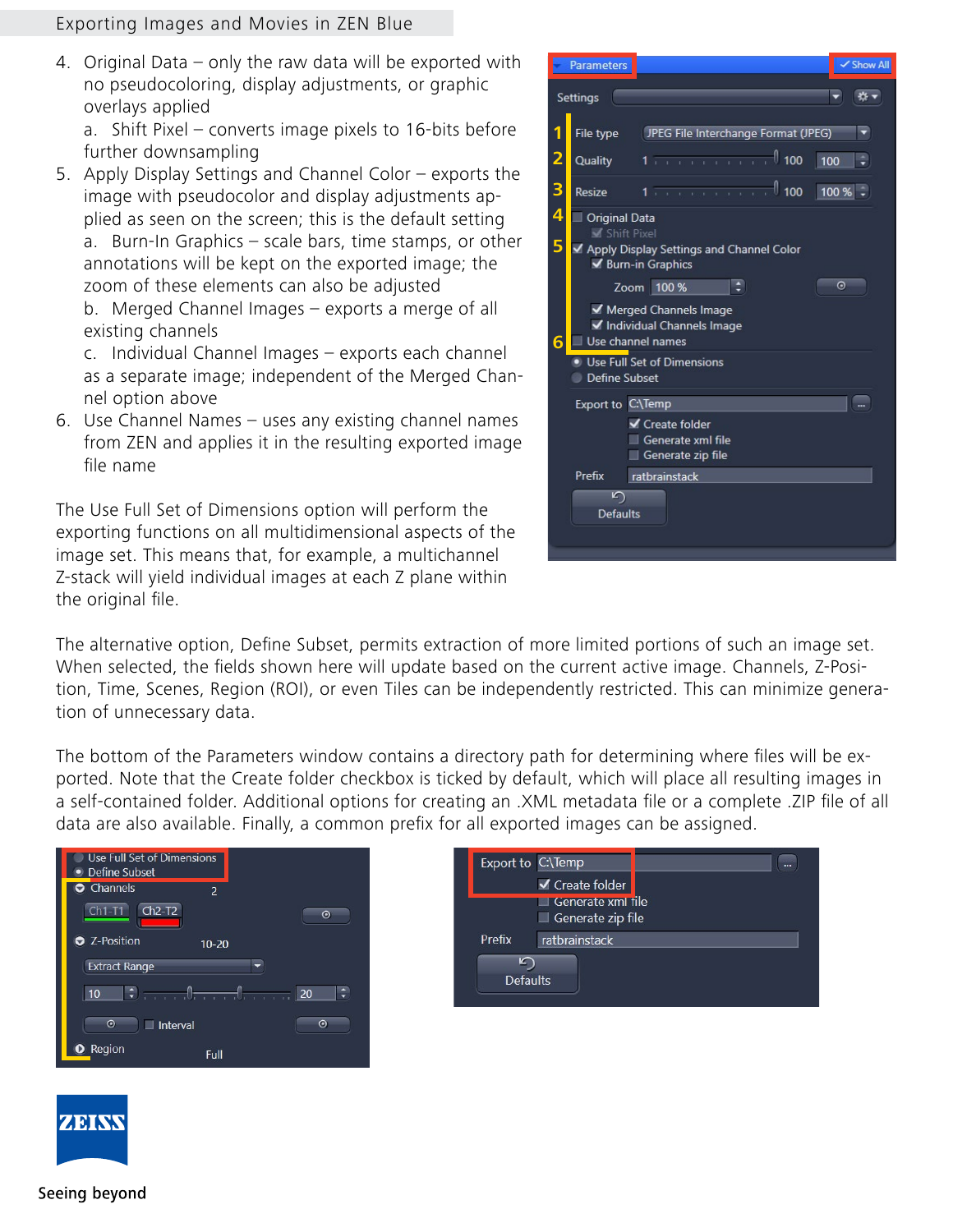#### Exporting Images and Movies in ZEN Blue

Once the **Parameters** are set, the export action can be initialized with the large **Apply** button above the window. This process is relatively fast and proportional to the input file size, but can be monitored with a progress bar that appears at the bottom of ZEN. Resulting images can be retrieved immediately and will appear as they are generated.



## **Movie Export**

A standalone movie file can be exported from most multidimensional datasets (multichannel, Z-stack, time series, multiple positions) with control over the playback sequence. To access the Movie Export toolkit, click the menu item File  $\rightarrow$ Export/Import  $\rightarrow$  Movie Export when a suitable image is active.



| <b>File</b>   |                                             | Edit View | Acquisition | Graphics           | Macro | <b>Tools</b>           | Window                   | Help             |
|---------------|---------------------------------------------|-----------|-------------|--------------------|-------|------------------------|--------------------------|------------------|
|               | New Document                                |           |             | $Ctrl + Shift + N$ |       |                        |                          |                  |
|               | New Image                                   |           |             | $Ctrl + N$         |       |                        |                          |                  |
|               | $\Box$ Open                                 |           |             | $Ctrl + O$         |       |                        |                          | 63x Oil Fluocell |
| H             | Save                                        |           |             | $Ctrl + S$         |       |                        |                          |                  |
| 昌             | Save As CZL                                 |           |             | $Ctrl + Shift + S$ |       |                        |                          |                  |
|               | Save As with Options                        |           |             |                    |       |                        |                          | $\Delta$         |
|               | Rename                                      |           |             |                    |       |                        |                          | m                |
|               | <b>Delete</b>                               |           |             |                    |       |                        |                          | 2D               |
|               | Export/Import                               |           |             |                    | ٠     | <b>Quick Export</b>    |                          |                  |
|               | Send to arivis Vision4D                     |           |             |                    |       | Export                 |                          | $Ctrl + 6$       |
| $\Rightarrow$ | Send to ZEN black                           |           |             |                    |       | Movie Export           |                          |                  |
|               | Add to ZEN Connect Project                  |           |             |                    |       | <b>OME TIFF Export</b> |                          |                  |
| ×             | Close                                       |           |             | $Ctrl + F4$        |       | <b>ZVI Export</b>      |                          |                  |
|               | Save All                                    |           |             |                    |       | <b>MRC Export</b>      |                          |                  |
|               | Open File Browser<br>Open Containing Folder |           |             | $Ctrl + F$         |       | Import                 |                          |                  |
|               |                                             |           |             |                    |       |                        | <b>BioFormats Import</b> |                  |
|               |                                             |           |             |                    |       | Import TYM             |                          |                  |

Use the **Input** window to define the target image; the Set Input Automatically checkbox can speed up this step for selecting an image.

The **Parameters** window contains all available options for controlling the movie output. The Format and Size/

Rate sections are linked, providing options for .AVI, .WMV, and .MOV and the relative video size/quality. The Original Size selection will maintain the raw image pixel counts and should be considered as a starting point.

Note that due to licensing restrictions, the .MOV format requires a simple installation of additional encoding files. The Windows 64-bit build should be downloaded from the link below, and the ffmpeg. exe file extracted to the given directory:

https://ffmpeg.zeranoe.com/builds/ **C:\Program Files\Carl Zeiss\ZEN 2\ZEN 2 (blue edition)**







Quality

#### Seeing beyond